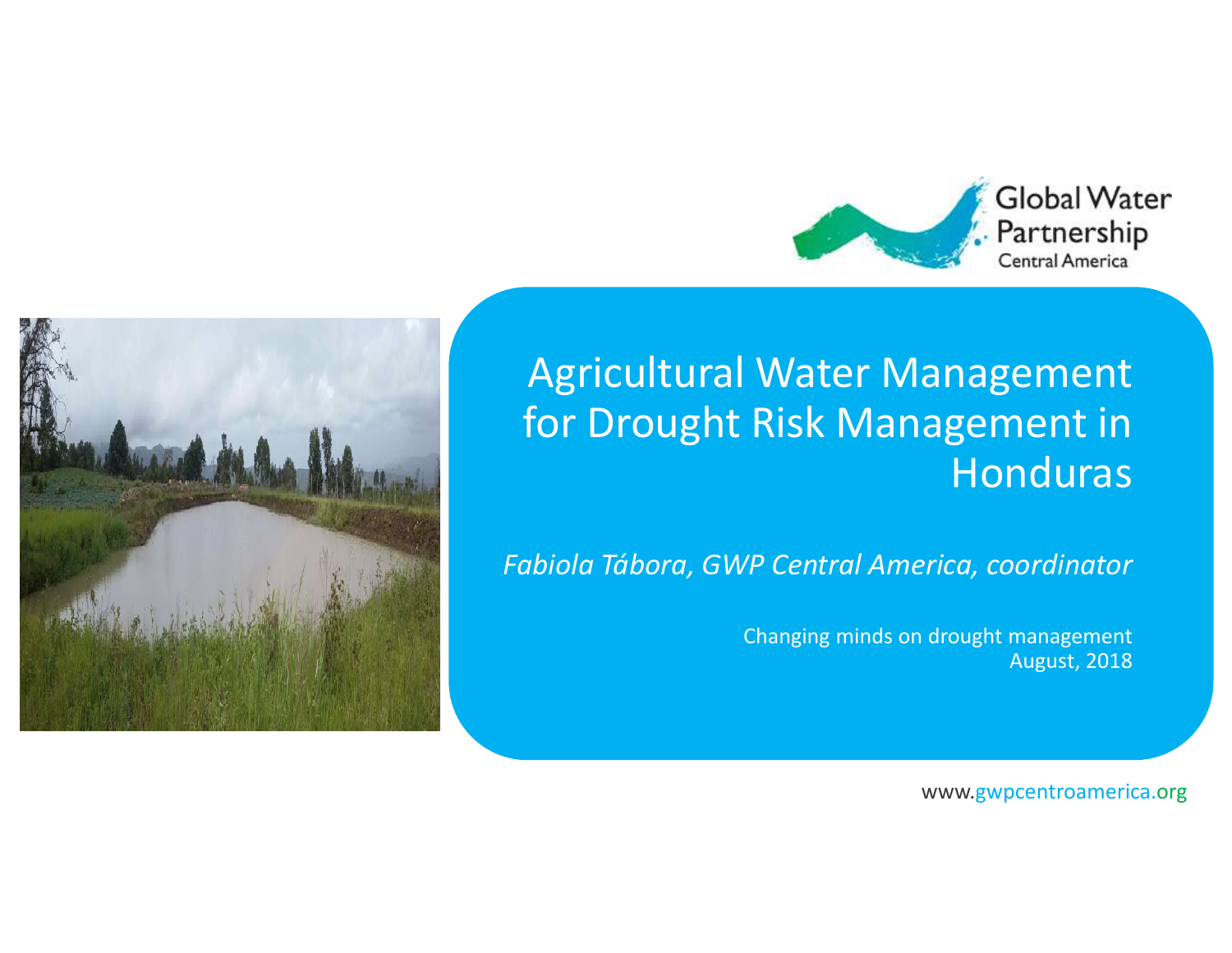# Background





- • Drought in CAM: variation in rainfall distribution, manifested by long periods without rainfall within the rainy season.
- Agricultural producers mainly rely on rainfed agriculture.
- 1 million households in the dry corridor depend on subsistence farming, and less prepared to face drought.
- The impacts of drought affect food security of vulnerable communities in the dry corridor, reduces water access for different uses, among others.
- The 2014 drought hit 10 departments and 64 municipalities across southern Honduras, affecting 76,712 small producer families.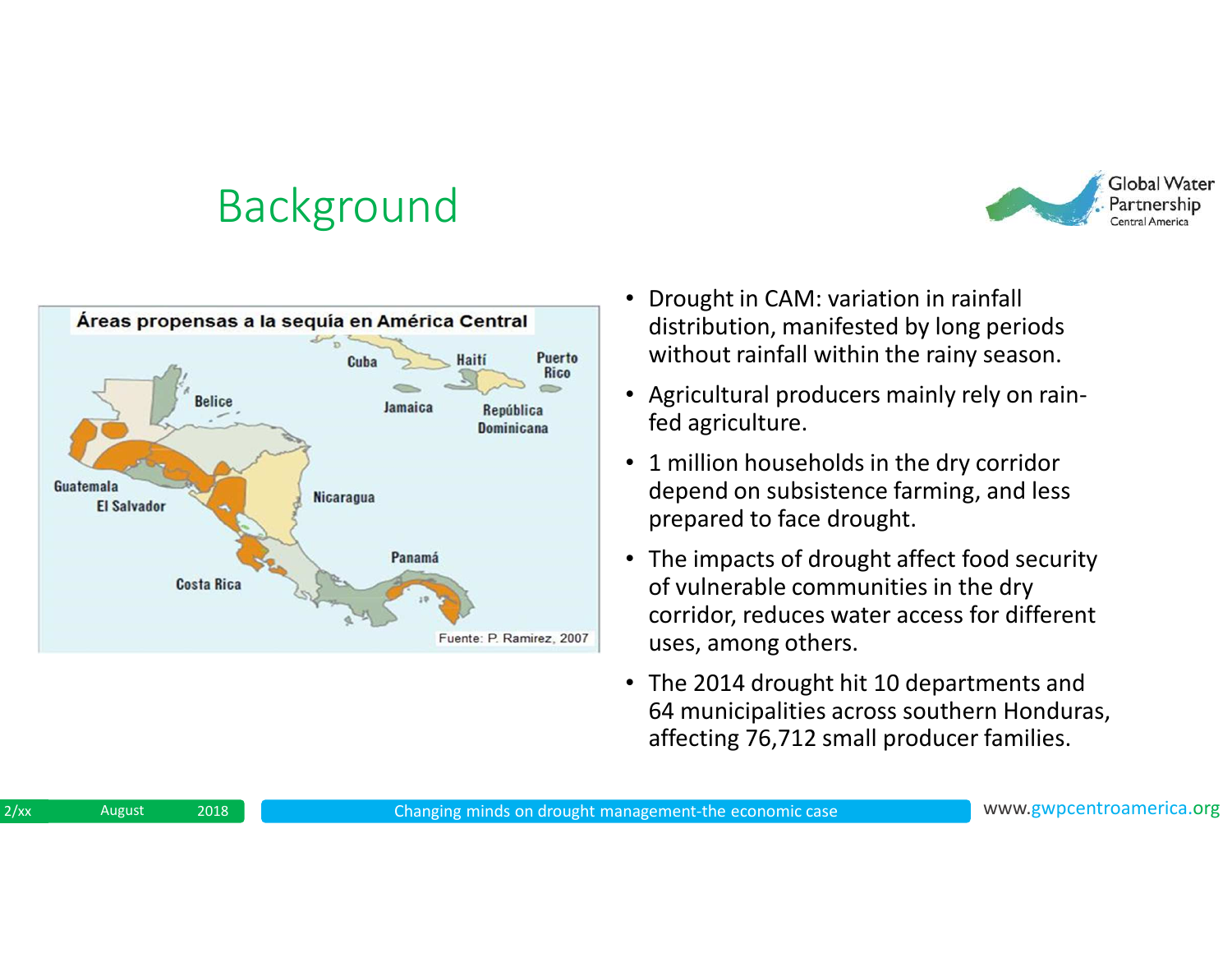#### Actions taken

- The Presidential Commission for Coordination of the Water Sector in Honduras (CONAGUAH), created in 2015 to promote activities for droughtstricken communities, coordinated by the Ministry of Agriculture.
- The Ministry of Agriculture, started to implement a National Water Harvesting Project.
- Build 27 reservoirs in a rural community-Azacualpa- including drip irrigation
- The reservoirs range from 3,100 to 67,000 m3 in volume, with the potential to provide year-round irrigation to 128 hectares.
- The project included capacity building and support for technical and organizational aspects as well asthe start-up of the Irrigation Districts.



-Azacualpa has a population of approximately 1,600 people.

-Their main economic activity is horticulture production to be sold in Tegucigalpa, the capital of Honduras.

-Some of the producers belong to the small horticultural community enterprise, which sells products to local supermarkets.

 $3/xx$ August 2018 Changing minds on drought management-the economic case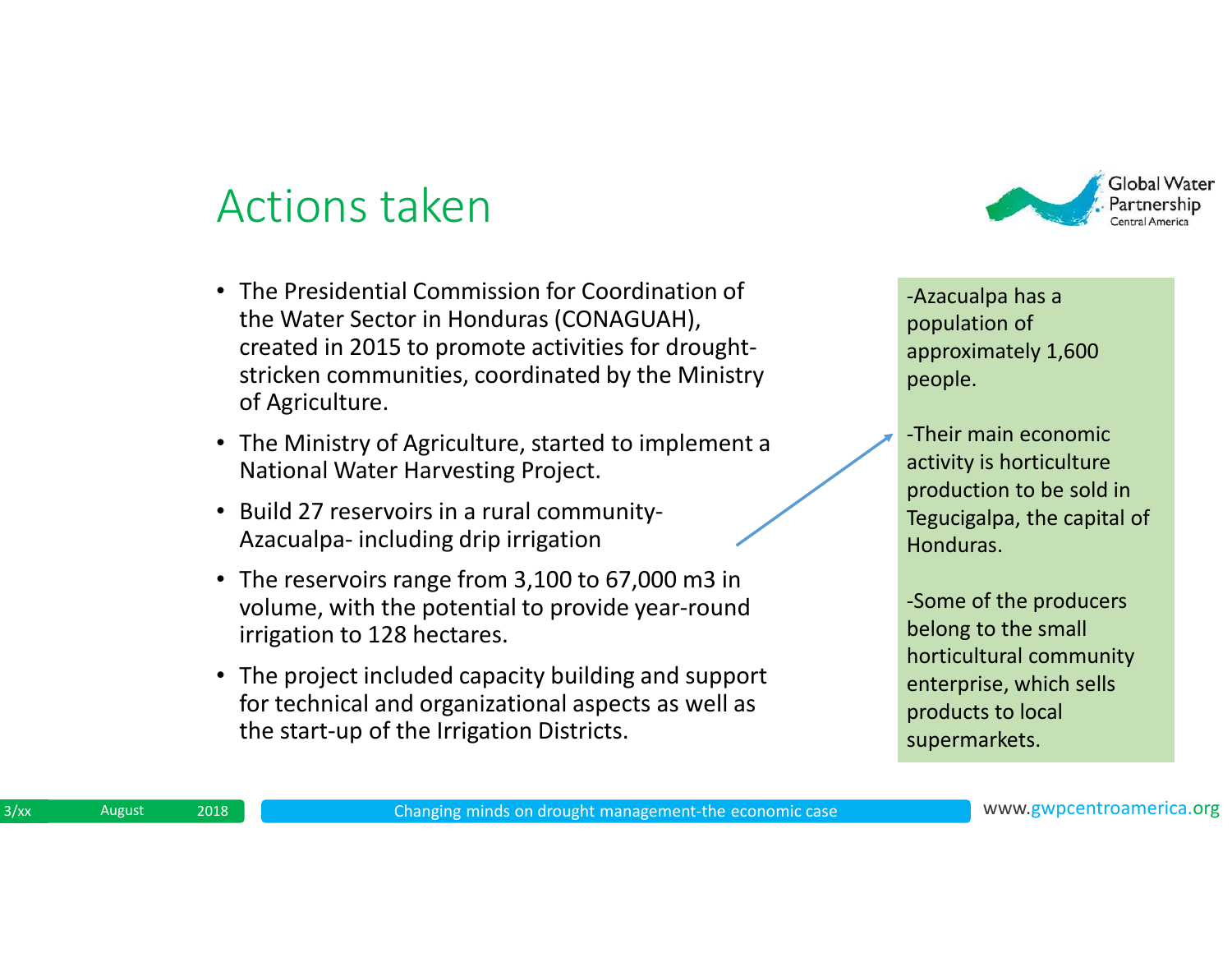### Results





- Income levels rising from US\$ 1.60 to \$3.84 per day (41.5%).
- $\bullet$  Increasing the yearly production cycles: a range from 1 to 4.
- They have also increased the diversification of the type of crops grown from 10 to 15
- Improved food security; increase in 26% maize and 23% beans production
- Better capacity to cover market demands
- The calculated cost benefit gives a value of 0.21, which before the reservoirs, was 30.6

 $4$ / $xx$ August 2018 Changing minds on drought management-the economic case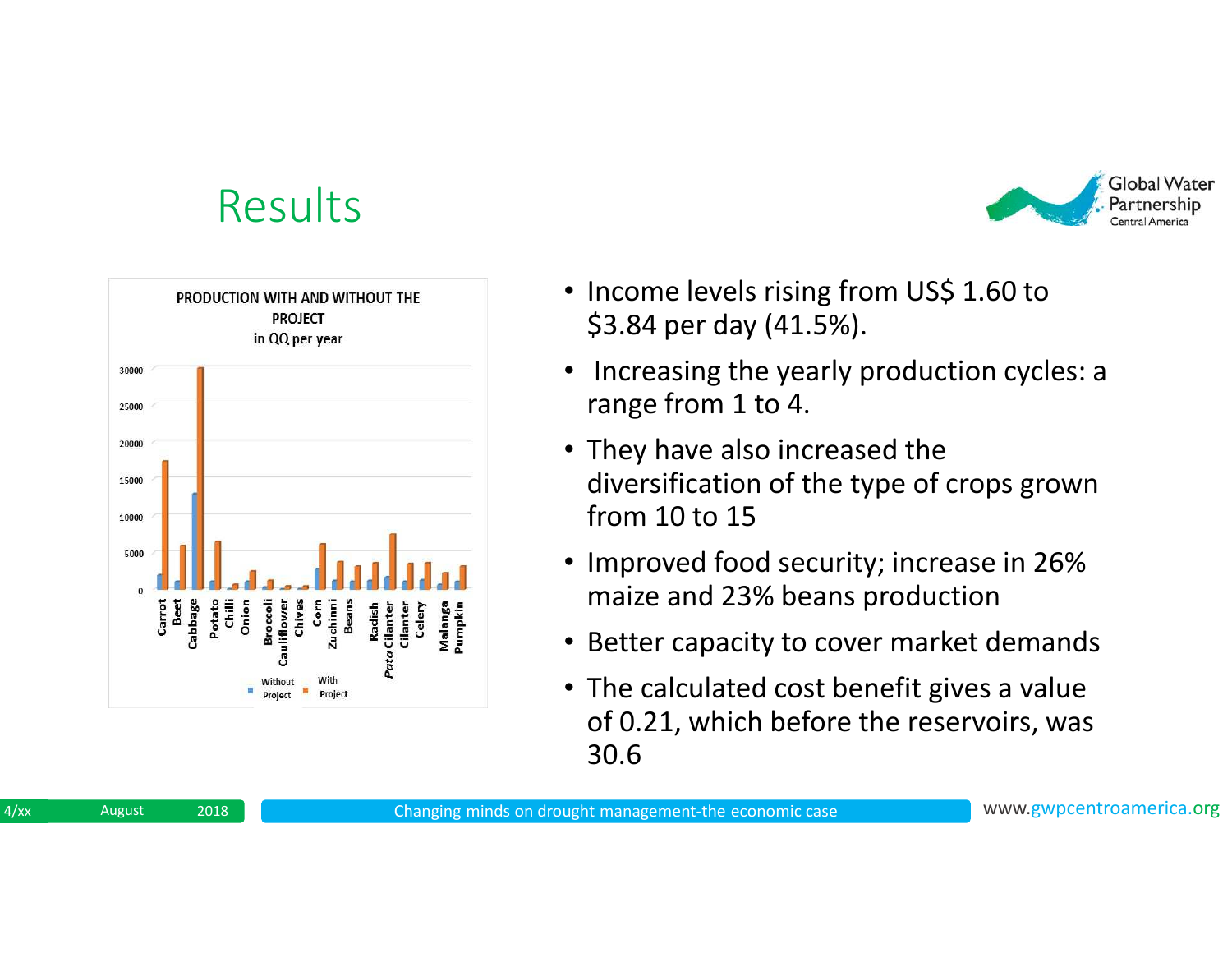

## Lessons learnt

- Frame actions within national policy, for decision making effectiveness.
- Achievements are due to an integrated response undertaken by institutions (national authorities, NGOs, market actors and financial system).
- Access to water for year-round production has been a determining factor to improve capacity of rural communities to face drought.
- The documentation and sharing of results have informed the implementation of similar projects at country level.
- The actions must include capacity building and a participatory approach.
- The organization of irrigation districts, proved to be a key factor for success.